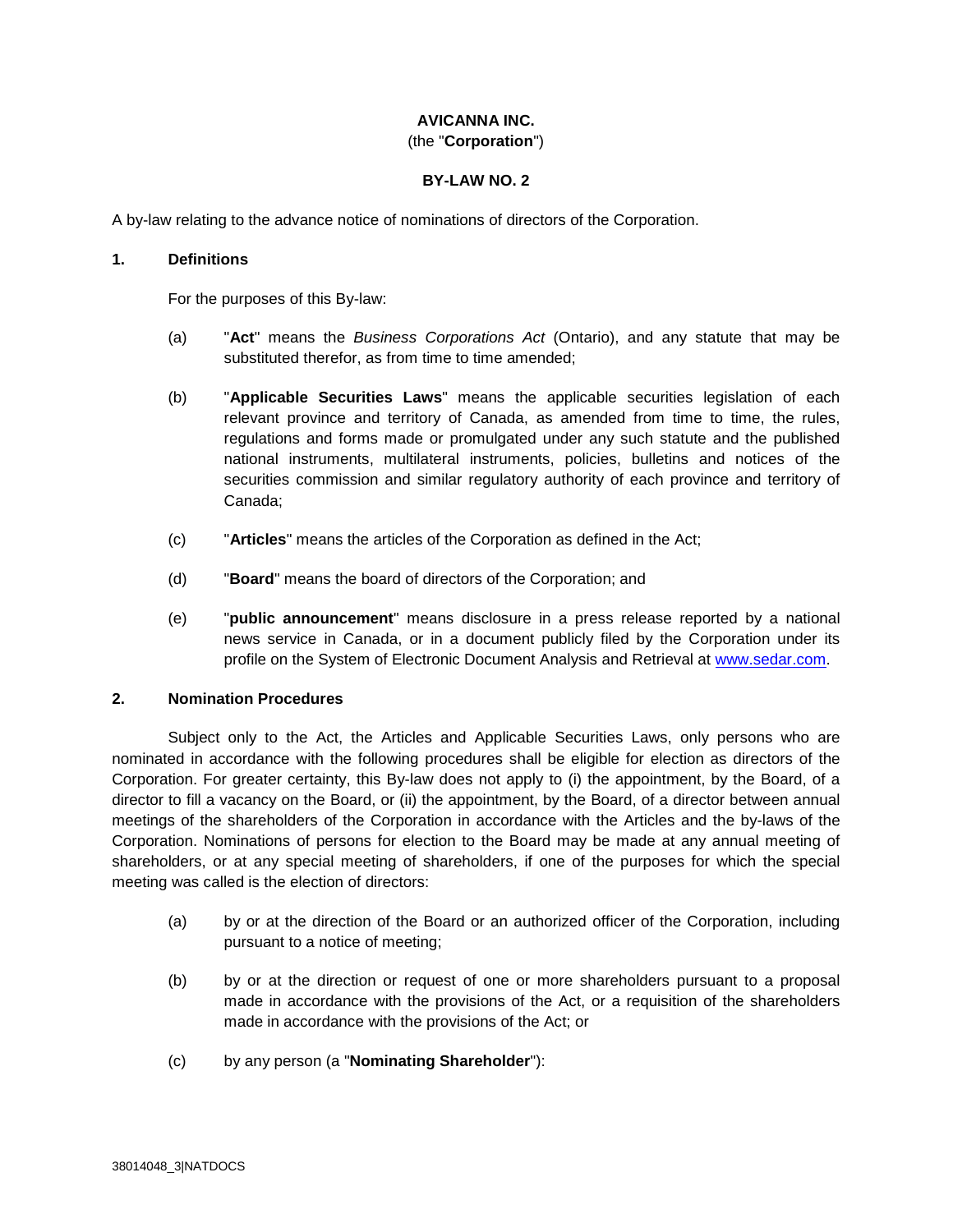- (i) who, at the close of business on the date of the giving of the notice provided for below in this By-law and on the record date for notice of such meeting, is entered in the securities register as a holder of one or more shares carrying the right to vote at such meeting or who beneficially owns shares that are entitled to be voted at such meeting and provides evidence of such beneficial ownership to the Corporation; and
- (ii) who complies with the notice procedures set forth below in this By-law.

### **3. Timely Notice**

In addition to any other applicable requirements, for a nomination to be made by a Nominating Shareholder, the Nominating Shareholder must have given timely notice thereof in proper written form to the Secretary of the Corporation at the head office of the Corporation in accordance with this By-law.

## **4. Manner of Timely Notice**

To be timely, a Nominating Shareholder's notice to the Secretary of the Corporation must be given:

- (a) in the case of an annual meeting of shareholders, not less than 30, nor more than 65, days before the date of the annual meeting of Shareholders; provided, however, that in the event that the annual meeting of shareholders is to be held on a date that is less than 50 days after the date on which the first public announcement (the "**Notice Date**") of the date of the annual meeting was made, notice by the Nominating Shareholder may be given not later than the close of business on the tenth  $(10<sup>th</sup>)$  day following the Notice Date; and
- (b) in the case of a special meeting (which is not also an annual meeting) of shareholders called for the purpose of electing directors (whether or not called for other purposes), not later than the close of business on the fifteenth  $(15<sup>th</sup>)$  day following the day on which the first public announcement of the date of the special meeting of shareholders was made.

In no event shall any adjournment or postponement of a meeting of shareholders or the announcement thereof commence a new time period for the giving of a Nominating Shareholder's notice as described above.

## **5. Proper Form of Timely Notice**

To be in proper written form, a Nominating Shareholder's notice to the Secretary of the Corporation must set forth:

- (a) as to each person whom the Nominating Shareholder proposes to nominate for election as a director (the "**Proposed Nominee**"):
	- (i) the name, age, and province or state, and country of residence of the Proposed Nominee;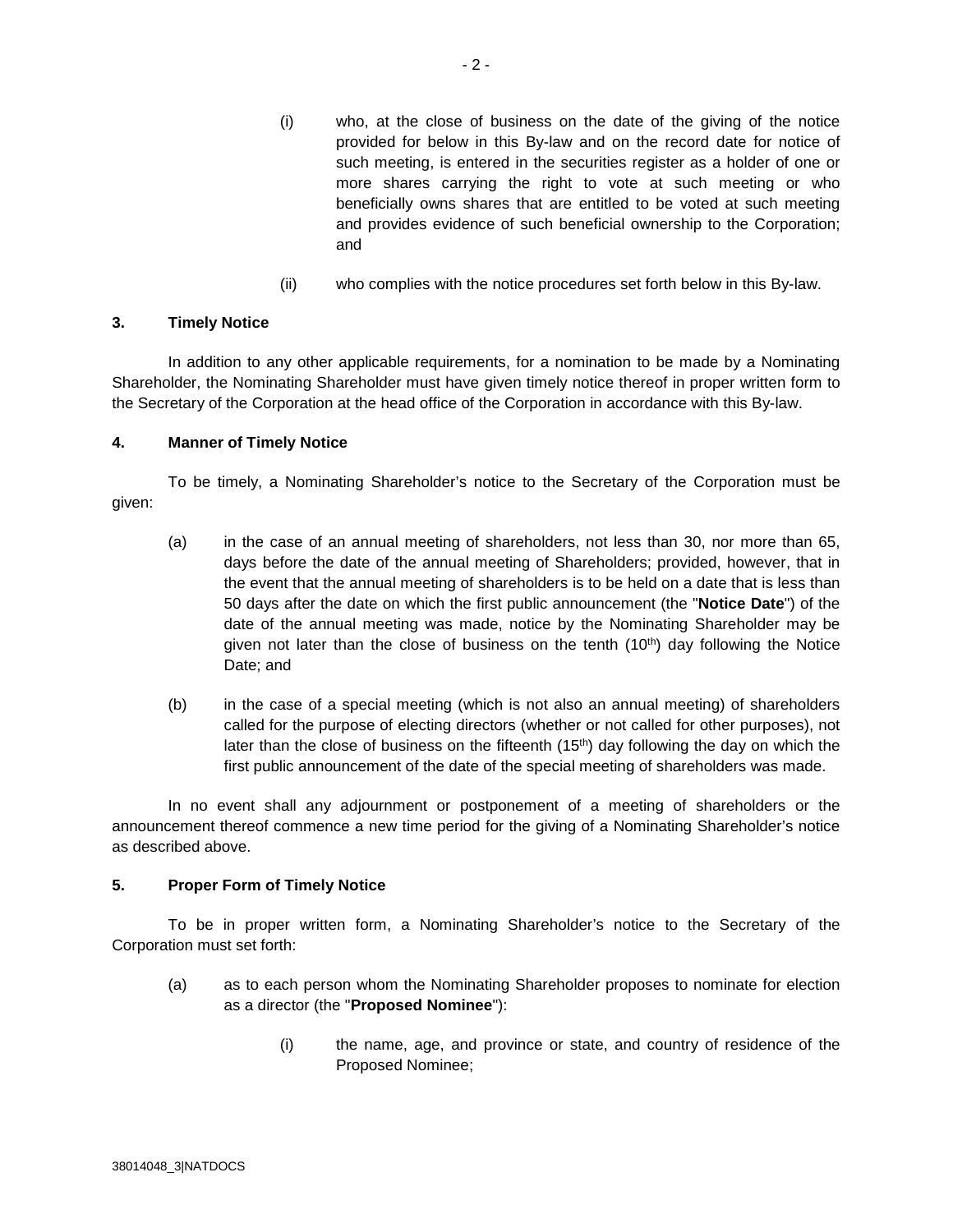- (ii) the principal occupation, business or employment of the Proposed Nominee, both at present and within the five years preceding the date of the notice;
- (iii) whether the Proposed Nominee is a "resident Canadian" within the meaning of the Act;
- (iv) the number of securities of each class of voting securities of the Corporation or its subsidiaries which are beneficially owned, or controlled or directed, directly or indirectly, by the Proposed Nominee as of the record date for the meeting of shareholders (if such date shall then have been made publicly available and shall have occurred) and as of the date of such notice;
- (v) a description of any agreement, arrangement or understanding between the Nominating Shareholder and the Proposed Nominee, or any affiliates or associates of, or any person acting jointly or in concert with the Nominating Shareholder or the Proposed Nominee, in connection with the Proposed Nominee's election as director;
- (vi) whether the Proposed Nominee is party to any existing or proposed relationship, agreement, arrangement or understanding with any competitor of the Corporation or its affiliates or any other third party which may give rise to a real or perceived conflict of interest between the interests of the Corporation and the interests of the Proposed Nominee; and
- (vii) any other information relating to the Proposed Nominee that would be required to be disclosed in a dissident's proxy circular in connection with solicitations of proxies for election of directors pursuant to the Act and Applicable Securities Laws; and
- (b) as to the Nominating Shareholder giving the notice, any information relating to such Nominating Shareholder that would be required to be made in a dissident's proxy circular in connection with solicitations of proxies for election of directors pursuant to the Act and Applicable Securities Laws.

Such notice must be accompanied by the written consent of each Proposed Nominee to being named as a nominee and to serve as a director, if elected. The Corporation may require any Proposed Nominee to furnish such other information as the Corporation may request to determine the eligibility of such Proposed Nominee to serve as an independent director of the Corporation or that could be material to a reasonable shareholder's understanding of the independence, or lack thereof, of such Proposed Nominee.

## **6. Notice to be Updated**

To be considered timely and in proper written form, a Nominating Shareholder's notice will be promptly updated and supplemented, if necessary, so that the information provided or required to be provided in such notice will be true and correct as of the record date for the meeting of shareholders.